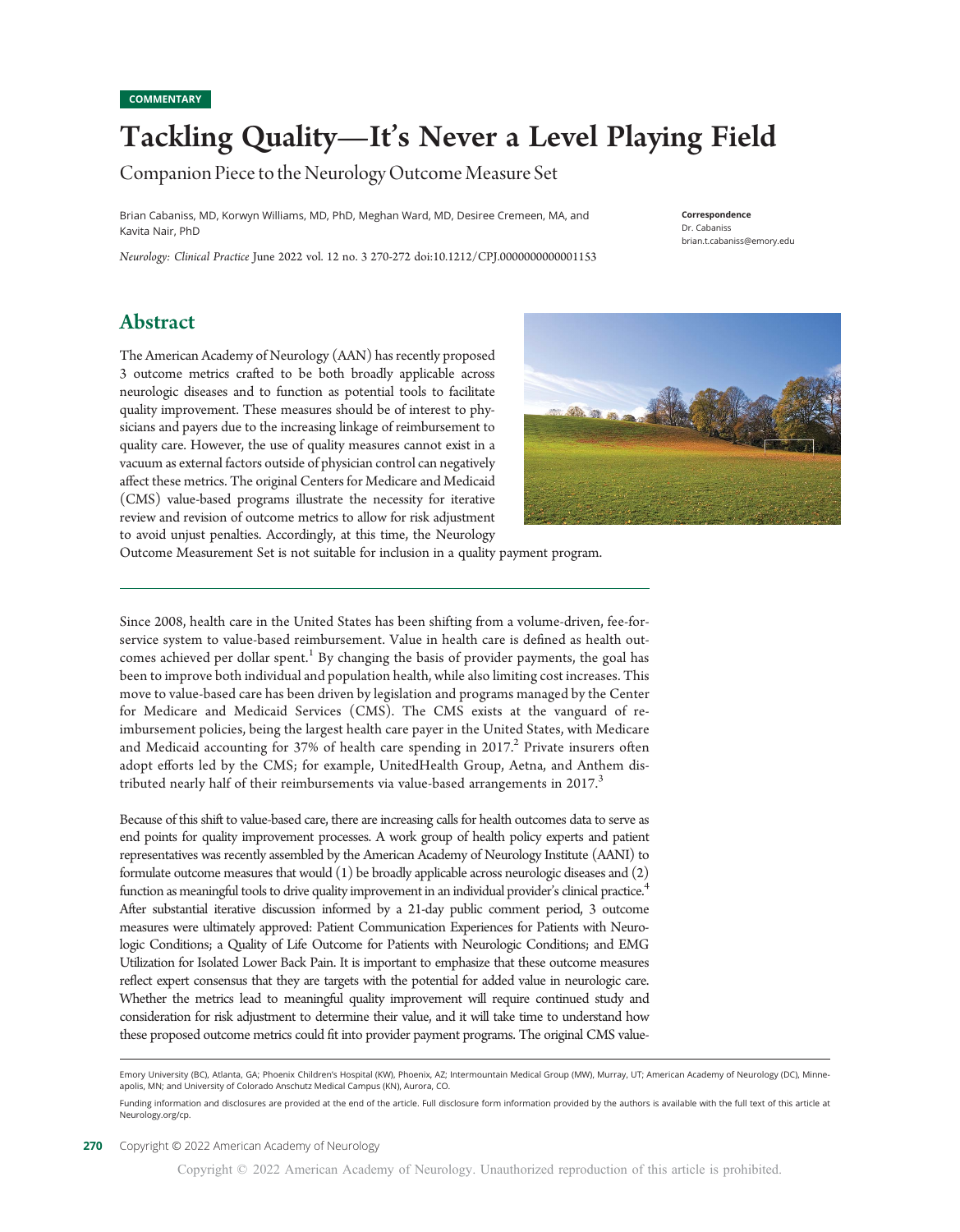based programs illustrated the necessity of risk adjustment for fair use. Comparing patient health outcomes, and by extension the health care practices caring for these patients, without consideration of the presence or absence of all variables affecting the outcome metric of interest may lead to unjust impacts on reimbursement. The CMS value-based programs originated from a Department of Health and Human Services (HHS) proposal to shift medical reimbursement along a spectrum from straightforward fee for service with no link to quality to population-based payments (essentially outcome measures dependent on quality care). By 2015, the goal was to have 90% of Medicare fee-forservice payments in categories 2–4:

Category 1: fee for service with no link of payment to quality. Category 2: fee for service with a link of payment to quality. Category 3: alternative payment models built on fee-forservice architecture.

Category 4: population-based payment.

Correspondingly, the CMS developed value-based programs to guide US health care delivery away from category 1. The original 5 were the End-Stage Renal Disease Quality Incentive Program (ESRD QIP), the Hospital Value-Based Purchasing Program (VBP), the Hospital Readmission Reduction Program (HRRP), the Value Modifier Program (VM), and the Hospital Acquired Conditions Reduction Program (HAC).<sup>6</sup>

While a program rather than a measure, the underlying goal of the HRRP was to improve communication, similar to the AANI's Patient Communication Experiences for Patients' outcome metric. By penalizing hospitals with high readmission rates with a 3% reduction in payments, institutions would be incentivized to improve internal process measures to limit avoidable readmissions.<sup>7,8</sup> However, the HRRP did not consider the impact of socioeconomic status or race/ethnicity, and when studied, these 2 factors alone affected payments for 80% of acute care hospitals and accounted for 10–40% of the HRRP payment penalty. In effect, safety net and rural hospitals taking care of sicker or poorer patients were inordinately penalized.<sup>9</sup> Sensitivity analysis testing only for socioeconomic status noted a similar overall effect.<sup>9</sup> Consequently, recognition of this influential variable on payment penalties under HRRP resulted in the passage of legislation to separate hospitals into peer groups on the basis of socioeconomics.<sup>8</sup>

The HRRP experience must serve as a reminder that external variables can affect outcome measures and that contrasts in population outcomes on the basis of socioeconomic measures can be striking. Sico et al.<sup>4</sup> emphasized the necessity of review following implementation of their measures to ensure that appropriate risk adjustment strategies are implemented. It is easy to imagine that caring for groups disadvantaged by limited caregiver support, access to electronic communication, or cognitive functioning due to coexisting health conditions would adversely affect scores on patient communication measures. With the outcome measure of "Quality of Life Outcome for Patients with Neurologic Conditions," considerations for risk adjustment could include factors associated with the conditions itself (e.g., severity and stage of a given disease), sociodemographic characteristics (e.g., age, education, and homelessness), and provider type.<sup>8</sup> Collecting high quality, timely and actionable survey data efficiently and with minimum burden on providers is the ideal. Payers and providers should partner together, likely with informatics/electronic medical records colleagues, to explore how to make this ideal a reality while having data attributed to a specific provider rather than an entire practice. As discussed in this AANI article, an approach to mitigate these biases could be to focus on provider self-improvement. To do this, the outcome of interest would be a provider's relative improvement in outcome metrics over time as opposed to a comparison to other clinicians, particularly in the initial years of use. There is precedent: VBP payments are adjusted based on whether a hospital scores well relative to other hospitals or as compared to their own prior performance.<sup>10</sup>

The authors have provided worthwhile measures to investigate quality. Hopefully, these outcome measures will prove to be meaningful tools to improve health outcomes in a value-based environment, but at this time, they have not been validated or tested for reliability. Therefore, they are not currently suitable for inclusion in a quality payment program. Although these measures might not be ready for reimbursement programs, neurology providers should take the lead in implementing outcomes measures, which may in turn lead to better risk adjustment development in the future as data are collated from usage.

#### Study Funding

No targeted funding reported.

#### **Disclosure**

B. Cabaniss reports no disclosures relevant to the manuscript. K. Williams has received honoraria for lectures on behalf of the American Academy of Neurology. M. Ward reports no disclosures relevant to the manuscript. D. Cremeen is employed by the American Academy of Neurology. K. Nair reports no disclosures relevant to the manuscript. Full disclosure form information provided by the authors is available with the full text of this article at [Neurology.org/cp](https://cp.neurology.org/lookup/doi/10.1212/CPJ.0000000000001153).

#### Publication History

Received by Neurology: Clinical Practice June 3, 2021. Accepted in final form December 29, 2021.

#### Appendix Authors

| Name                         | Location                         | Contribution                                                                                    |
|------------------------------|----------------------------------|-------------------------------------------------------------------------------------------------|
| <b>Brian Cabaniss,</b><br>MD | Emory University, Atlanta,<br>GA | Drafting/revision of the<br>manuscript for content,<br>including medical writing<br>for content |
|                              |                                  | Continued                                                                                       |

[Neurology.org/CP](http://neurology.org/cp) 2022 271 Neurology: Clinical Practice | Volume 12, Number 3 | June 2022 271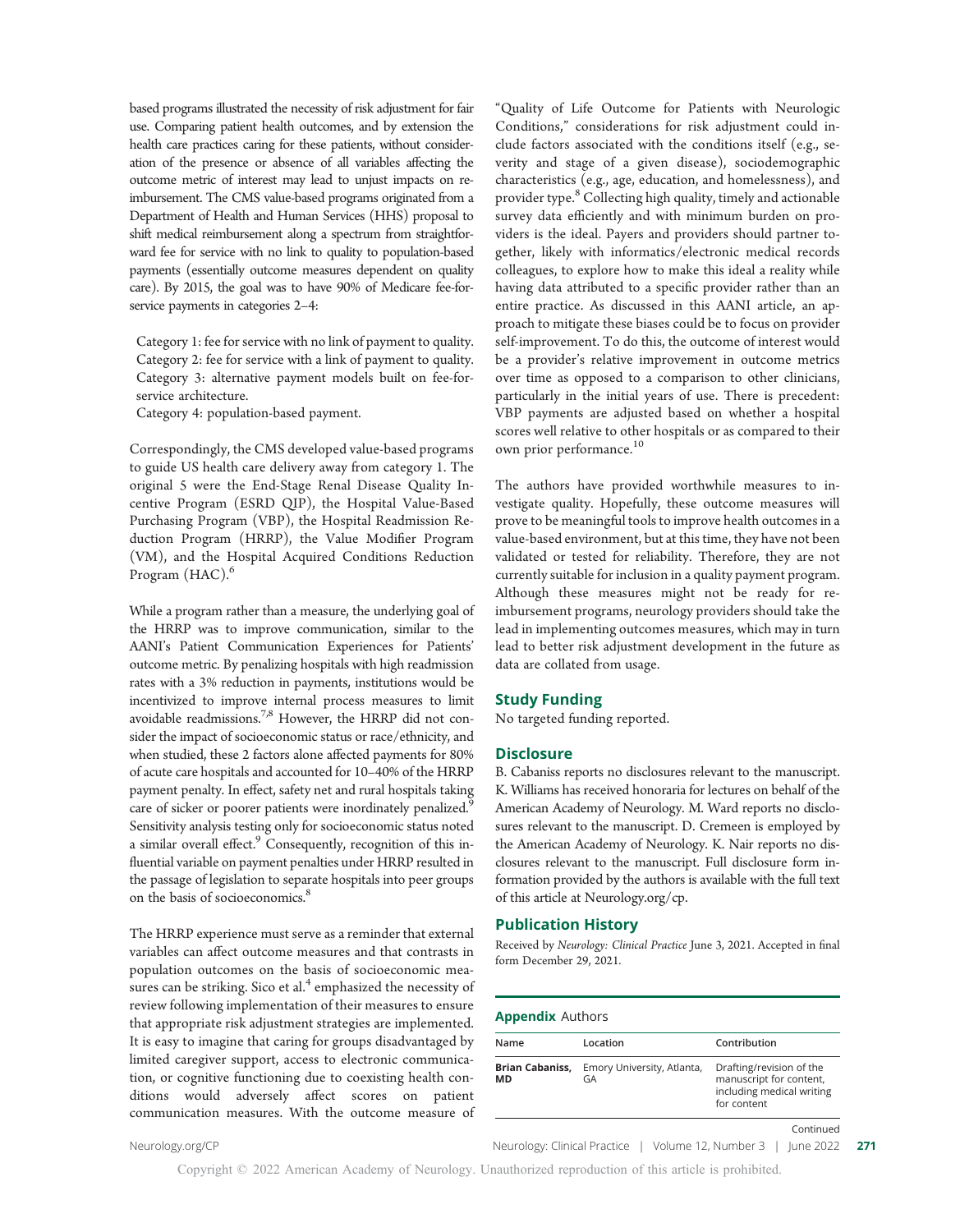Appendix (continued)

| Name                                  | Location                                                      | Contribution                                                                                    |
|---------------------------------------|---------------------------------------------------------------|-------------------------------------------------------------------------------------------------|
| Korwyn<br>Williams, MD,<br><b>PhD</b> | Phoenix Children's<br>Hospital, AZ                            | Drafting/revision of the<br>manuscript for content,<br>including medical writing<br>for content |
| Meghan Ward,<br>MD                    | Intermountain Medical<br>Group, Murray, UT                    | Drafting/revision of the<br>manuscript for content,<br>including medical writing<br>for content |
| <b>Desiree</b><br>Cremeen, MA         | American Academy of<br>Neurology, Minneapolis,<br><b>MN</b>   | Drafting/revision of the<br>manuscript for content,<br>including medical writing<br>for content |
| Kavita Nair,<br><b>PhD</b>            | University of Colorado,<br>Anschutz Medical Campus,<br>Aurora | Drafting/revision of the<br>manuscript for content,<br>including medical writing<br>for content |

#### References

1. Porter ME, Teisberg EO. Redefining Health Care: Creating Value-Based Competition on Results. Harvard Business School Press, 2006.

- 2. Centers for Medicare and Medicaid Services. National Health Expenditures 2017 Highlights. Accessed November 9, 2020. [cms.gov/research-statistics-data-and-systems/statistics](http://cms.gov/research-statistics-data-and-systems/statistics-trends-and-reports/nationalhealthexpenddata/downloads/highlights.pdf)[trends-and-reports/nationalhealthexpenddata/downloads/highlights.pdf.](http://cms.gov/research-statistics-data-and-systems/statistics-trends-and-reports/nationalhealthexpenddata/downloads/highlights.pdf)
- 3. Japsen B. UnitedHealth, Aetna, Anthem near 50% value-based care spending. Forbes 2017. Accessed November 9, 2020. [forbes.com/sites/brucejapsen/2017/02/02/uni](http://forbes.com/sites/brucejapsen/2017/02/02/unitedhealth-aetna-anthem-near-50-value-based-care-spending/?sh=5a2fa951d4e2)[tedhealth-aetna-anthem-near-50-value-based-care-spending/?sh=5a2fa951d4e2.](http://forbes.com/sites/brucejapsen/2017/02/02/unitedhealth-aetna-anthem-near-50-value-based-care-spending/?sh=5a2fa951d4e2)
- 4. Sico JJ, Sarwal A, Benish SM, et al. Quality improvement in neurology: neurology outcomes quality measurement Set. Neurology 2020;94(22):982-990.
- 5. Centers of Medicare and Medicaid Services. Better Care. Smarter Spending. Healthier People: Paying Providers for Value, Not Volume. 2015, Jan 26. Accessed November 9, 2020. [cms.gov/newsroom/fact-sheets/better-care-smarter-spending-healthier-people-paying-pro](http://cms.gov/newsroom/fact-sheets/better-care-smarter-spending-healthier-people-paying-providers-value-not-volume#:%7E:text=Better%20Care.-,Smarter%20Spending.,Providers%20for%20Value%2C%20Not%20Volume&text=Improving%20the%20quality%20and%20affordability,expanding%20access%20to%20such%20care)[viders-value-not-volume#:](http://cms.gov/newsroom/fact-sheets/better-care-smarter-spending-healthier-people-paying-providers-value-not-volume#:%7E:text=Better%20Care.-,Smarter%20Spending.,Providers%20for%20Value%2C%20Not%20Volume&text=Improving%20the%20quality%20and%20affordability,expanding%20access%20to%20such%20care)~[:text=Better%20Care.-,Smarter%20Spending.,Providers%](http://cms.gov/newsroom/fact-sheets/better-care-smarter-spending-healthier-people-paying-providers-value-not-volume#:%7E:text=Better%20Care.-,Smarter%20Spending.,Providers%20for%20Value%2C%20Not%20Volume&text=Improving%20the%20quality%20and%20affordability,expanding%20access%20to%20such%20care) [20for%20Value%2C%20Not%20Volume&text](http://cms.gov/newsroom/fact-sheets/better-care-smarter-spending-healthier-people-paying-providers-value-not-volume#:%7E:text=Better%20Care.-,Smarter%20Spending.,Providers%20for%20Value%2C%20Not%20Volume&text=Improving%20the%20quality%20and%20affordability,expanding%20access%20to%20such%20care)=[Improving%20the%20quality%](http://cms.gov/newsroom/fact-sheets/better-care-smarter-spending-healthier-people-paying-providers-value-not-volume#:%7E:text=Better%20Care.-,Smarter%20Spending.,Providers%20for%20Value%2C%20Not%20Volume&text=Improving%20the%20quality%20and%20affordability,expanding%20access%20to%20such%20care) 20and%20aff[ordability,expanding%20access%20to%20such%20care](http://cms.gov/newsroom/fact-sheets/better-care-smarter-spending-healthier-people-paying-providers-value-not-volume#:%7E:text=Better%20Care.-,Smarter%20Spending.,Providers%20for%20Value%2C%20Not%20Volume&text=Improving%20the%20quality%20and%20affordability,expanding%20access%20to%20such%20care). Better Care. Smarter Spending. Healthier People: Paying Providers for Value, Not Volume.
- 6. Centers for Medicare and Medicaid Services. What are the value-based programs? Page last modified January 6, 2020. Accessed November 9, 2020. [cms.gov/Medicare/Quality-](http://cms.gov/Medicare/Quality-Initiatives-Patient-Assessment-Instruments/Value-Based-Programs/Value-Based-Programs)[Initiatives-Patient-Assessment-Instruments/Value-Based-Programs/Value-Based-](http://cms.gov/Medicare/Quality-Initiatives-Patient-Assessment-Instruments/Value-Based-Programs/Value-Based-Programs)[Programs.](http://cms.gov/Medicare/Quality-Initiatives-Patient-Assessment-Instruments/Value-Based-Programs/Value-Based-Programs)
- 7. Centers for Medicare and Medicaid Services. Hospital Readmissions Reduction Program (HRRP). Page last modified August 24, 2020. Accessed November 9, 2020. [cms.gov/Medicare/Medicare-Fee-for-Service-Payment/AcuteInpatientPPS/Read](http://cms.gov/Medicare/Medicare-Fee-for-Service-Payment/AcuteInpatientPPS/Readmissions-Reduction-Program)[missions-Reduction-Program](http://cms.gov/Medicare/Medicare-Fee-for-Service-Payment/AcuteInpatientPPS/Readmissions-Reduction-Program).
- 8. NEJM catalyst. What is pay for performance in healthcare? 2018. Accessed November 9, 2020. [catalyst.nejm.org/doi/full/10.1056/CAT.18.0245](http://catalyst.nejm.org/doi/full/10.1056/CAT.18.0245).
- Martsolf GR, Barrett ML, Weiss AJ, et al. Impact of race/ethnicity and socioeconomic status on risk-adjusted readmission rates: implications for the hospital readmissions reduction program. Inquiry 2016;53:0046958016667596.
- 10. Centers for Medicare and Medicaid Services. The Hospital Value-Based Purchasing (VBP) Program. Page last modified 2020 Jan 6. Accessed November 9, 2020. [cms.](https://www.cms.gov/Medicare/Quality-Initiatives-Patient-Assessment-Instruments/Value-Based-Programs/HVBP/Hospital-Value-Based-Purchasing) [gov/Medicare/Quality-Initiatives-Patient-Assessment-Instruments/Value-Based-](https://www.cms.gov/Medicare/Quality-Initiatives-Patient-Assessment-Instruments/Value-Based-Programs/HVBP/Hospital-Value-Based-Purchasing)[Programs/HVBP/Hospital-Value-Based-Purchasing.](https://www.cms.gov/Medicare/Quality-Initiatives-Patient-Assessment-Instruments/Value-Based-Programs/HVBP/Hospital-Value-Based-Purchasing)



## Practice Current: An interactive exchange on controversial topics

Share your own best practices. Read commentary with expert opinion. Explore results on an interactive world map.

[NPub.org/NCP/practicecurrent](http://NPub.org/NCP/practicecurrent) Neurology® Clinical Practice